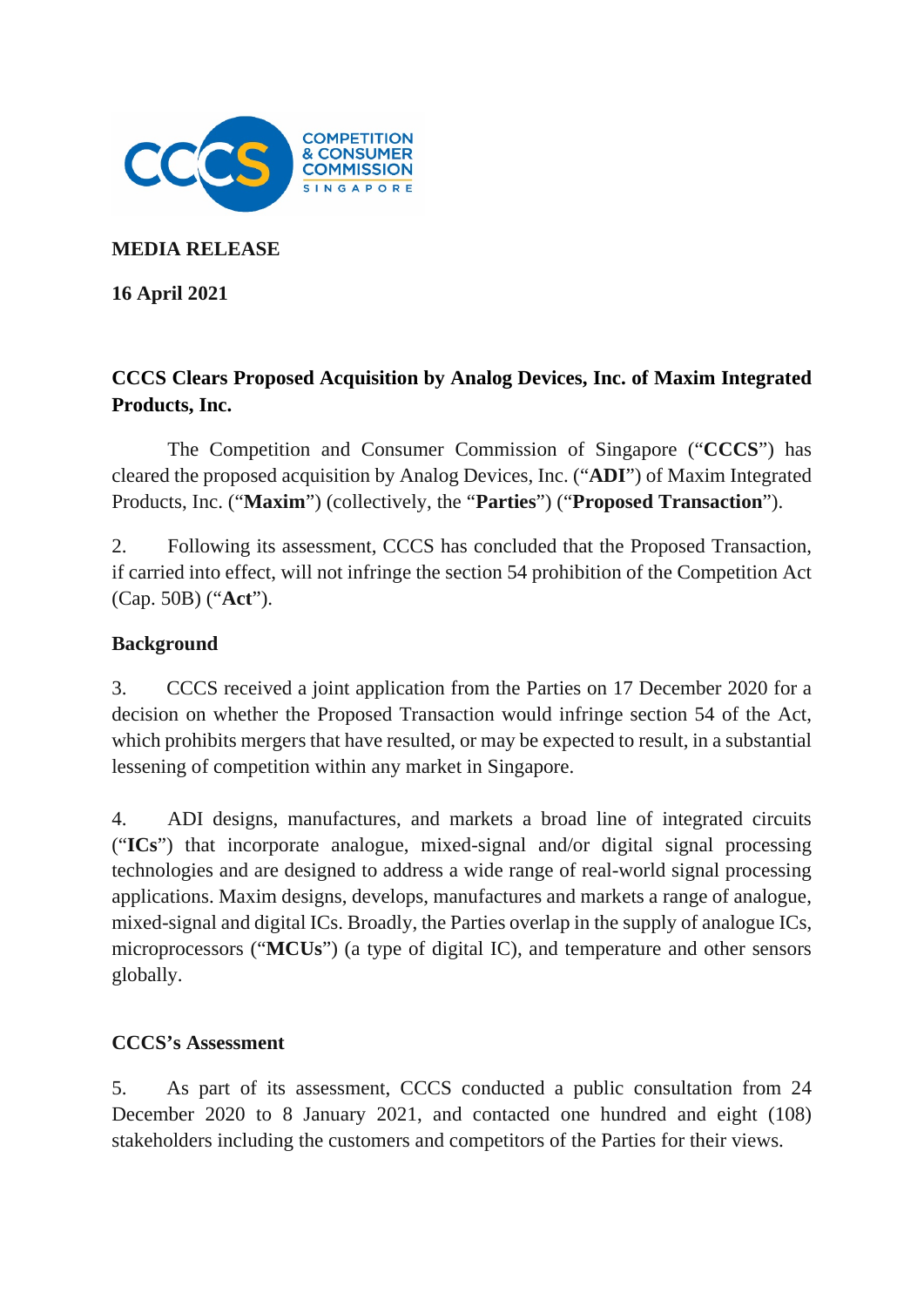## **Relevant markets affected by the Proposed Transaction**

6. CCCS examined the Parties' overlapping products and, while it is of the view that it is not necessary to conclude on a precise market definition for this merger, the following relevant markets served as a useful starting frame of reference for CCCS's assessment of the Proposed Transaction:

(a) Within general purpose analogue ICs:

- (i) The global supply of amplifiers and comparators (or signal conditioning ICs) to customers globally;
- (ii) The global supply of signal conversion ICs to customers globally;
- (iii) The global supply of interface and isolator ICs to customers globally; and
- (iv) The global supply of power management ICs to customers globally;

(b) Within application-specific analogue ICs,

- (i) The global supply of consumer application-specific standard ICs ("**ASSPs**") to customers globally;
- (ii) The global supply of industrial ASSPs to customers globally;
- (iii) The global supply of communications ASSPs to customers globally; and
- (iv) The global supply of automotive ASSPs to customers globally;
- (c) Within digital ICs, the global supply of MCUs to customers globally; and
- (d) Within sensors and actuators, the global supply of temperature and other sensors to customers globally.

(collectively the "**Relevant Markets**")

## **Competition Assessment for the Relevant Markets**

- 7. CCCS found that the combined market shares of the Parties from 2017 to 2019 for:
	- **Global[1](#page-1-0)** : fall below 40% and the combined market shares of the 3 largest firms post-Proposed Transaction ("**CR3**") fall below 70% for most

<span id="page-1-0"></span><sup>&</sup>lt;sup>1</sup> This refers to the global supply of the products in each relevant market to customers globally.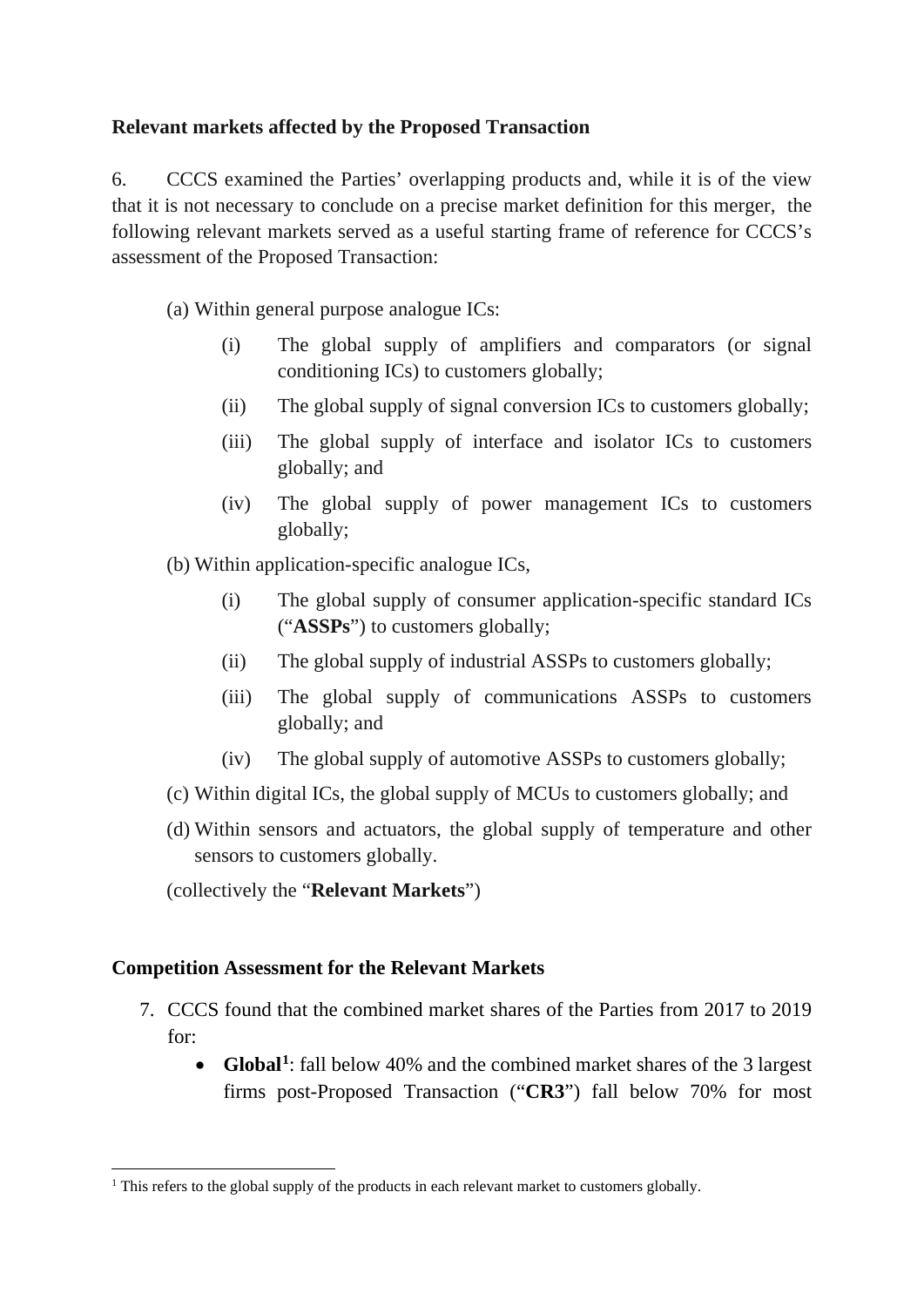Relevant Markets, which is below the indicative thresholds of a merger situation that may raise competition concerns.<sup>[2](#page-2-0)</sup>

• **Singapore[3](#page-2-1)** : fall below 40% for all the Relevant Markets while the CR3 post-Proposed Transaction fall below 70% for most Relevant Markets.

8. CCCS further found that the Parties' product portfolios are generally complementary in nature, and that they are not each other's closest competitor in any of the Relevant Markets.

9. CCCS noted that there remain many other strong competitors, such as Texas Instruments Incorporated post-Proposed Transaction, and that customers are able to switch between alternative suppliers. In this regard, CCCS notes that customers can switch between suppliers easily when they are sourcing for ICs to be designed into their products. After the product is designed, time and cost are needed for product re-design or qualification but these barriers to switching are not insurmountable. Customers also generally do not enter into long term supply arrangements with suppliers that will limit their ability to switch.

10. CCCS assessed that large customers may be able to exert countervailing buyer power by influencing prices and sales terms especially if they can design and/or manufacture ICs in-house.

11. CCCS also considered that collusion between semiconductor suppliers is unlikely post-Proposed Transaction due to the following: (a) the large number of competitors worldwide and in Singapore, (b) relatively low price transparency across all the Relevant Markets owing to bilateral negotiations between suppliers and customers, and (c) product differentiation in the Relevant Markets, especially in relation to ASSPs.

12. Further information on the joint application and CCCS's Grounds of Decision will be made available in due course on [CCCS's Public Register](https://www.cccs.gov.sg/cases-and-commitments/public-register) at our [website.](http://www.cccs.gov.sg/)

## - **End** -

<span id="page-2-0"></span><sup>2</sup> Paragraph 5.15 of *CCCS Merger Guidelines*. CCCS is generally of the view that competition concerns are unlikely to arise in a merger situation unless the merged entity has a market share of 40% or more, or the merged entity has a market share of between 20% to 40% and the post-merger combined market shares of the 3 largest firms ("CR3") is 70% or more.

<span id="page-2-1"></span><sup>&</sup>lt;sup>3</sup> This refers to the global supply of the products in each relevant market to customers in Singapore.